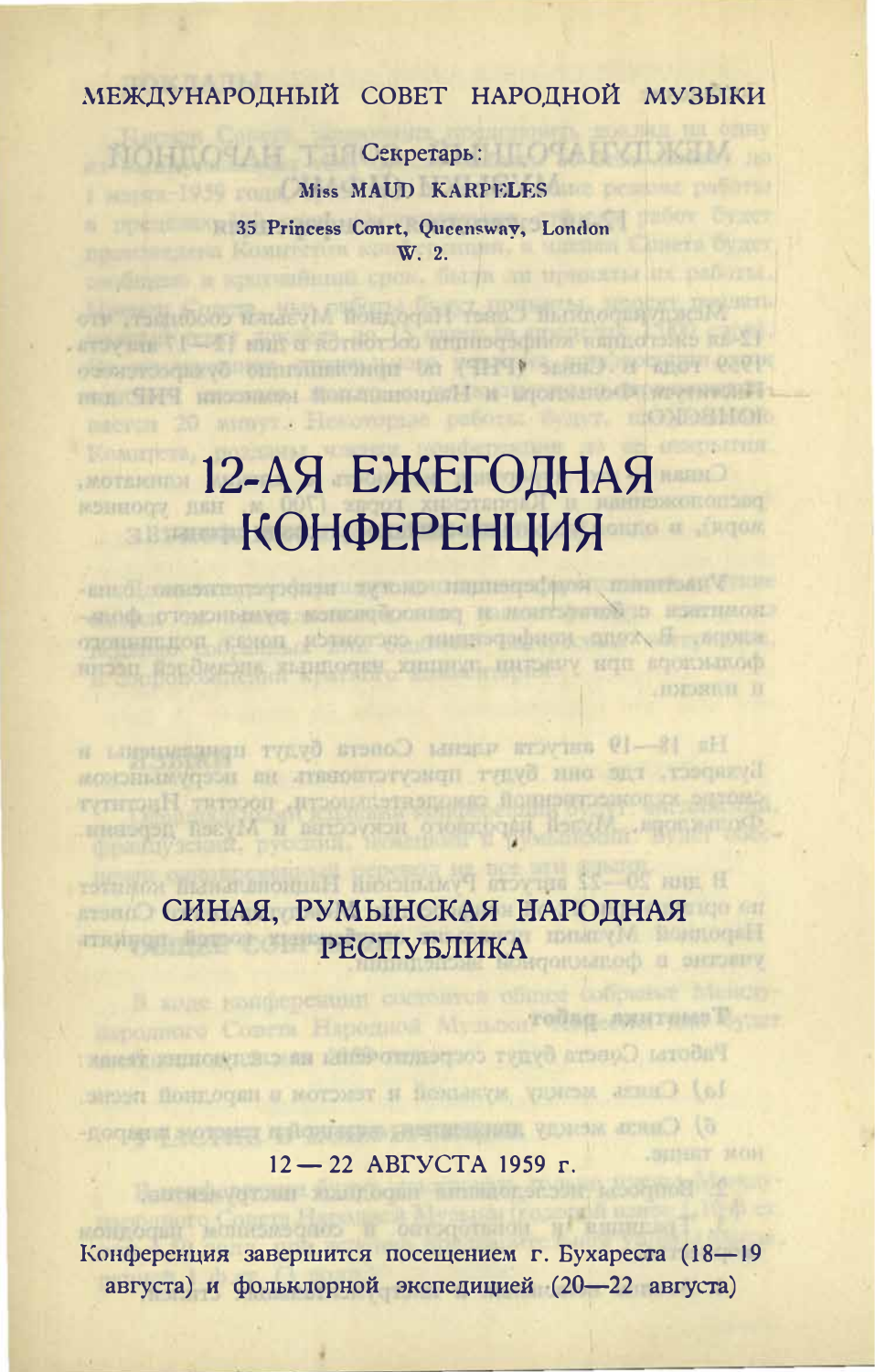# МЕЖДУНАРОДНЫЙ СОВЕТ НАРОДНОЙ МУЗЫКИ (ИФМК) 12-ая ежегодная конференция

Международный Совет Народной Музыки сообщает, что 12-ая ежегодная конференция состоится в дни 12-17 августа 1959 года в Синае (РНР) по приглашению бухарестского Института Фольклора и Национальной комиссии РНР для **FOHECKO** 

Синая - это курортная местность с мягким климатом, расположенная в Карпатских горах (700 м. над уровнем моря), в одном из живописнейших уголков страны.

Участники конференции смогут непосредственно ознакомиться с богатством и разнообразием румынского фольклора. В ходе конференции состоится показ подлинного фольклора при участии лучших народных ансамблей песни и пляски.

На 18-19 августа члены Совета будут приглашены в Бухарест, где они будут присутствовать на всерумынском смотре художественной самодеятельности, посетят Институт Фольклора, Музей народного искусства и Музей деревни.

В дни 20-22 августа Румынский Национальный комитет по организации 12-ой конференции Международного Совета Народной Музыки пригласит зарубежных гостей принять участие в фольклорной экспедиции.

#### Тематика работ

Работы Совета будут сосредоточены на следующих темах:

1а) Связь между музыкой и текстом в народной песне.

б) Связь между движением, музыкой и текстом в народном танце.  $\rightarrow$  0201 AT 17 INA 55 -- 11

2. Вопросы исследования народных инструментов.

3. Традиция и новаторство в современном народном TBODYCCTBC.ogmxvil morth and the contribution and the problem

4. Анализ вокальных и инструментальных стилей.

# ДОКЛАДЫ ПЕТЕНЕННАЯ ВИНОВОЛЬ

Членов Совета, желающих представить доклад на одну из вышеуказанных тем, просят заявить об этом Совету до 1 марта 1959 года, приложив к своей заявке резюме работы в пределах 300 слов. Окончательная отборка работ будет произведена Комитетом конференции, а членам Совета будет сообщено в кратчайший срок, были ли приняты их работы. Членов Совета, чьи работы будут приняты, просят послать полный текст доклада до 15 июня (в пределах 2.000 слов). За исключением специального решения конференции, для каждого доклада вместе с иллюстрациями предусматривается 20 минут. Некоторые работы будут, по указанию Комитета, розданы членам конференции до ее открытия. Busta in near a Tystansville Harassen Perry

#### ЗВУКОЗАПИСИ И КИНОФИЛЬМЫ

Делегатов конференции приглашают представить краткие записи на грампластинки или магнитофонную ленту из недавно собранных или особенно интересных материалов, в сопровождении краткого комментария.

#### языки BOST I ENTRAÎN NE REL HIDOHALAMSON

Официальными языками конференции будут: английский, французский, русский, немецкий и румынский. Будет обеспечен одновременный перевод на все эти языки.

сит данность и послоть в адрес Солета на 19 моня 1959 года

#### **ОБШЕЕ СОБРАНИЕ**

В ходе конференции состоится общее собрание Международного Совета Народной Музыки. Повестка дня будет сообщена до 1 мая 1959 года.

#### УЧАСТИЕ В КОНФЕРЕНЦИИ

В конференции будут участвовать только члены Международного Совета Народной Музыки (годовой взнос 1,10 ф.ст. или 4.50 долл. при условии предварительной уплаты таксы, равной 1 ф.ст. (3 долл.).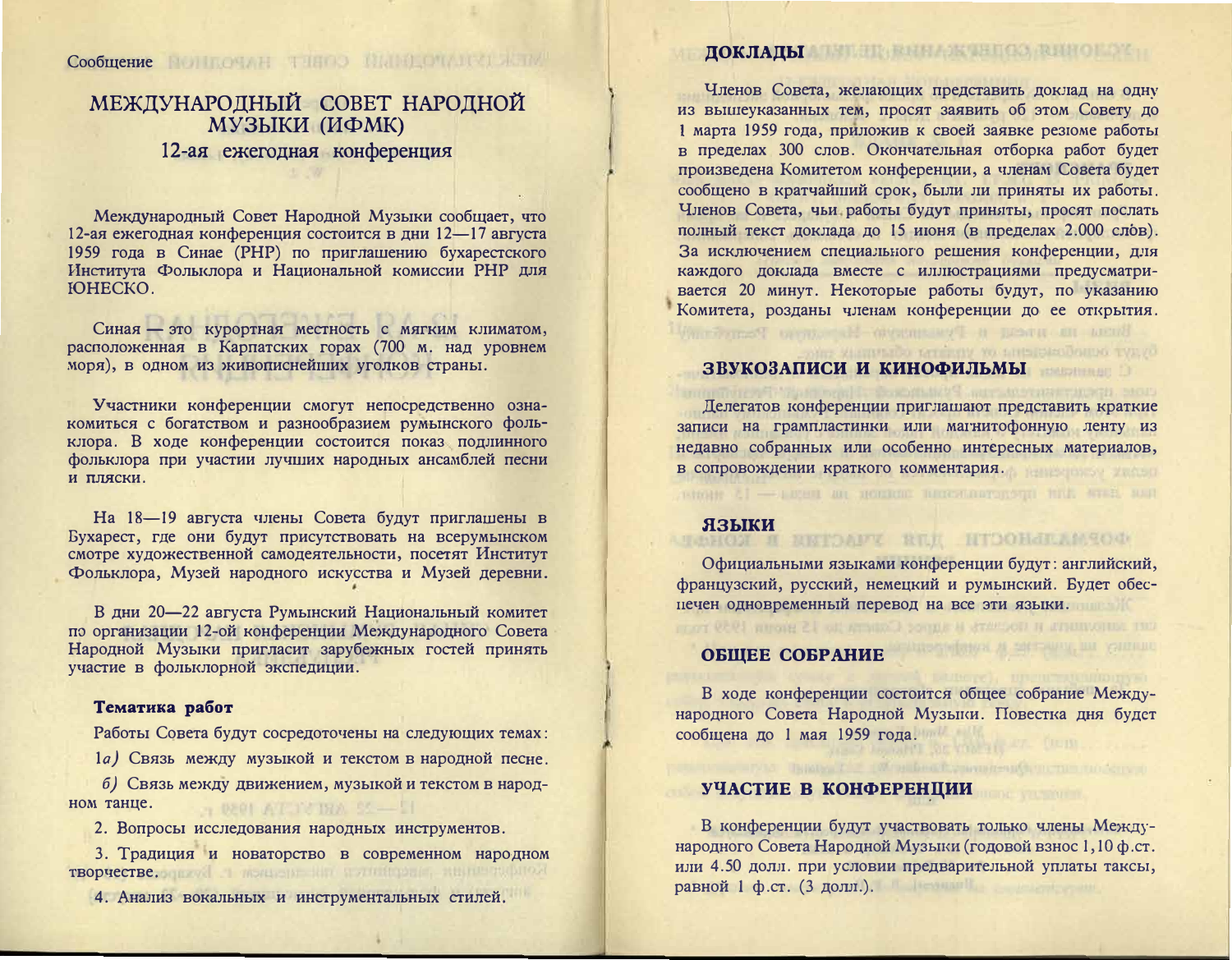#### УСЛОВИЯ СОДЕРЖАНИЯ ДЕЛЕГАТОВ

В Синае, в Бухаресте и во время фольклорной экспедиции содержание - 120 рублей в день с человека. o mume sociale chisoanum-lator PPU mume I

#### **TPAHCHOPT CONTRACTOR** Avenue il appendina dport premi upun ancora patenta di appendi

Пранспортные расходы из Синаи в Бухарест и во время фольклорной экспедиции входят в стоимость содержания. нии элекциотробном понезнает очеры широв машения всю, вк

терах последника, не высоководство (баководство со последниководство и при подата).

#### **BH3bI** in the second party of the second of the second of Notherwise, poultrains unequate somebre common too en origination.

Визы на въезд в Румынскую Народную Республику будут освобождены от уплаты обычных такс.

С заявками на визы просят обращаться в дипломатические представительства Румынской Народной Республики. При этом членов Совета просят сообщать Румынскому национальному комитету о каждой такой заявке с указанием имени, места и даты представления заявки и номера паспорта в целях ускорения формальностей по выдаче визы. Предельная дата для представления заявок на визы - 15 июня.

### ФОРМАЛЬНОСТИ ДЛЯ УЧАСТИЯ В КОНФЕ-РЕНЦИИ

Желающих участвовать в Ежегодной конференции просят заполнить и послать в адрес Совета до 15 июня 1959 года заявку на участие в конференции.

cons termin inscurrery in more contributed that control

За любыми справками обращайтесь:

Miss Maud Karpeles (IFMC) 35, Princess Court, Queensway, London W. 2. England 6) Castle Mondy MINITIONS Reported of HWY. W.P. TOWER

HAVE THE TERRITORY HARACITY (MARKET THE TERRITORY OR CHARGED)

#### или

Secretariatul Comitetului Național Romîn pentru organizarea celei de a 12-a Conferințe a CIMP **Excession Str. N. Beloiannis 25** București, R. P. R.

# МЕЖДУНАРОДНЫЙ СОВЕТ НАРОДНОЙ МУЗЫКИ

12-ЕЖЕГОДНАЯ КОНФЕРЕНЦИЯ

#### БЛАНК № 1

MISS MAUD KARPELES, SECRETARY, I.F.M.C. 35 PRINCESS COURT, QUEENSWAY, LONDON, W. 2

# Просим заполнить печатными буквами

Если Вы представляете какую-нибудь организацию, укажите 

озанности (азищетные) мастебания этапног описай 

\* При сем прилагаю сумму в 2.10.0 ф.ст. (или........ равнозначную сумму в другой валюте), представляющую собой членский взнос и вступительную таксу.

\* При сем прилагаю сумму в 1.0.0 ф.ст. (или........ равнозначную сумму в другой валюте), представляющую собой вступительную таксу; членский взнос уплачен.

**BEVILL** 

\* Вступительную таксу уплачу по приезде в РНР.

\* Просим зачеркнуть все то, что не соответсвует.